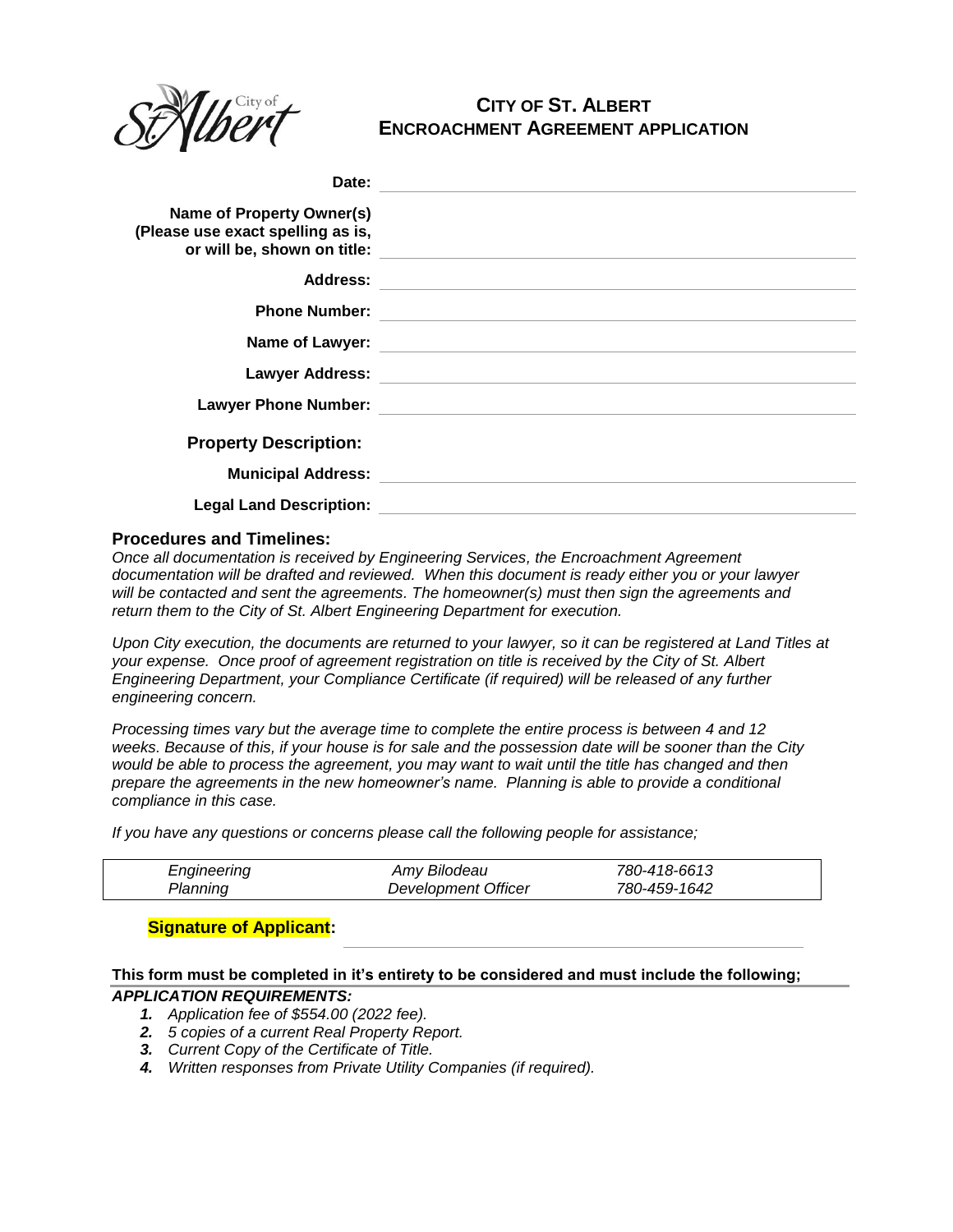# **CREDIT CARD AUTHORIZATION**

**To: Planning & Engineering**  The City of St. Albert 5 St. Anne Street St. Albert, AB T8N 3Z9

 **Phone: 780-459-1654 Fax: 780-458-1974**

This is to authorize the City of St. Albert, Planning and Engineering, to charge my credit card for application and permit fees.

| Payment Method: $\Box$ VISA $\Box$ M/C |  |  |  |
|----------------------------------------|--|--|--|
|                                        |  |  |  |
|                                        |  |  |  |
|                                        |  |  |  |
|                                        |  |  |  |
|                                        |  |  |  |